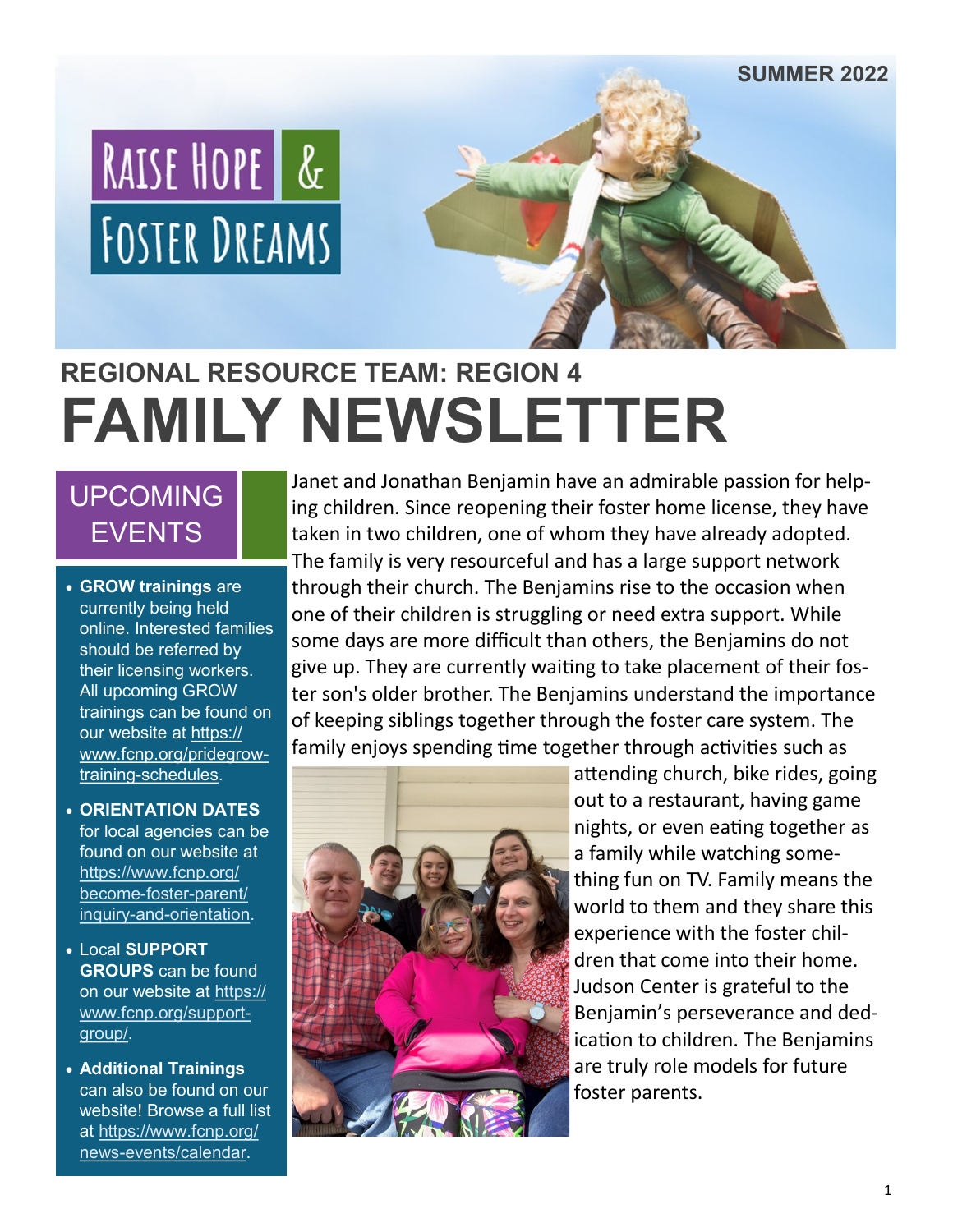### KIDS' CORNER

### **Mindfulness Glitter Jars**

#### **Supplies:**

- **Glitter**
- **Plastic bottle or mason jar**
- **Glycerin or corn syrup**
- **Water**
- **Dish Soap**
- **Glue**

#### **Instructions:**

- **1. Prepare WARM (not hot) water**
- **2. Select glitter for the bottle**
- **3. Shake up the glitter to avoid it getting stuck at the bottom and clumping**
- **4. Add glycerin or corn syrup 1/4 or 1/3 full (Approximately)**
- **5. Add water almost to top. Leave space on top incase you need to add more glycerin**
- **6. Add 2-3 drops of dish soap**
- **7. Close jar and shake it to mix and disperse glitter**
- **8. Add more glitter or glycerin if needed**
- **9. Glue top shut**



# **Specialist Spotlight**



Jean Lee is a licensing specialist with Jackson County MDHHS. Ms. Lee has over 30 years of experience working with families through a variety of platforms, including children's services and education. She spent 11 years teaching college level English at Jackson Community College and assisted in writing many grants. She has been with the State of Michigan for over 13 years, spending the last 10 in licensing. Ms. Lee is a proud 1985 graduate of Central Michigan University, FIRE UP CHIPS, with a BAAS in English and Psychology and a minor in Family Sciences. A longtime resident of Jackson County, Ms. Lee has 3 sons and 2 grandsons. Her favorite color is purple and she enjoys gardening and spending time with her family.

Ms. Lee is an exceptional licensing worker who specializes in working with relatives. She has a family focused attitude that contributes to her ability to empathize and work with families. Ms. Lee is able to engage with relative care providers to earn their trust and support, even when the history with the department has not been positive. She is often referred to as the "Inspector Gadget" of assessments and strives to ensure child safety on a daily basis. Ms. Lee assists with the local foster parent/relative caregiver support group and often provides trainings to providers across the county. Ms. Lee is an asset to Jackson County MDHHS and is often looked to for support and guidance by her peers.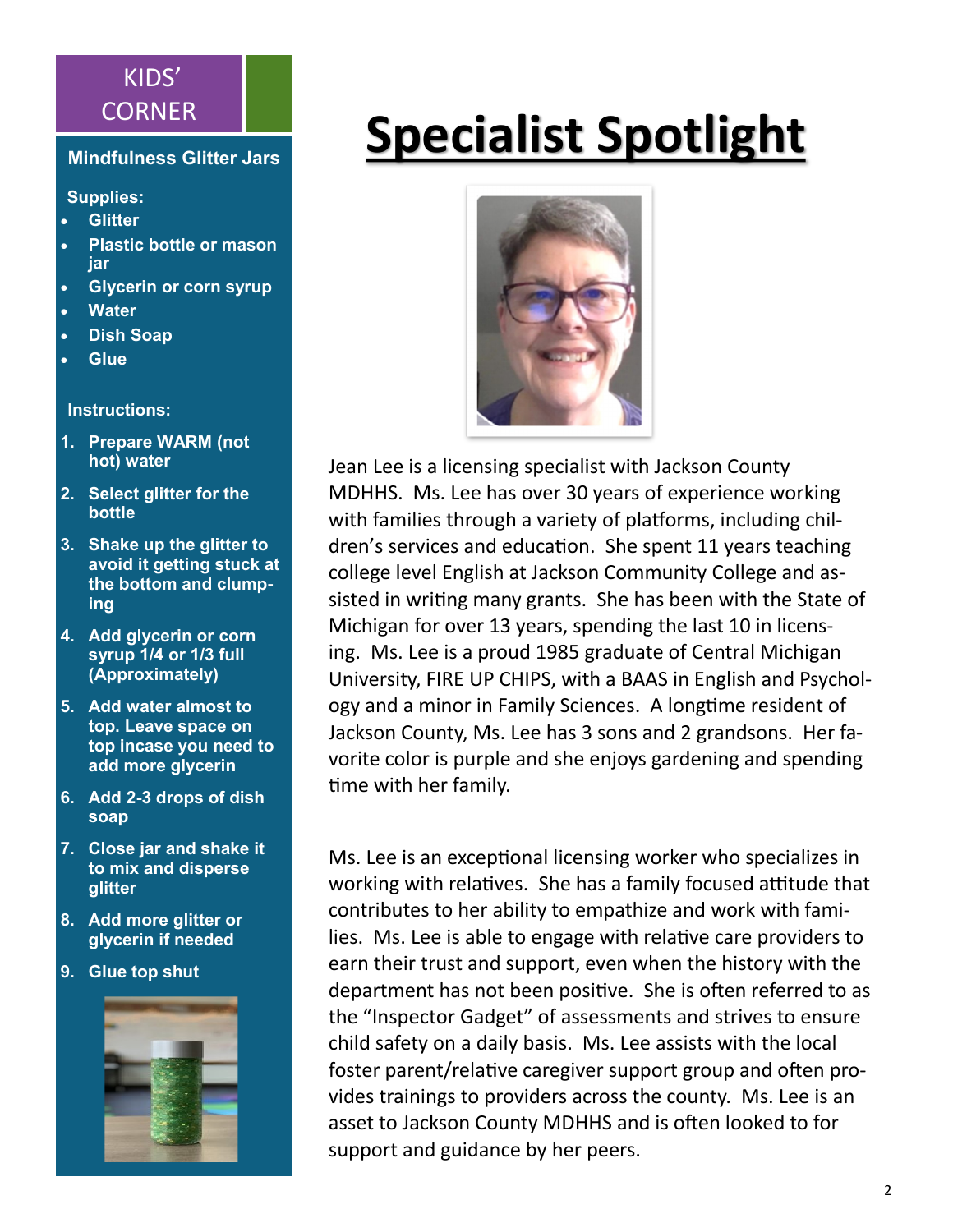## SUMMER SAFETY 101

- **Sun Safety**: Sun safety is the most important thing to consider during the summer. It is important to keep your skin safe to avoid sun damage. Sun damage is caused by ultraviolet rays (UV) and can cause serious damage to your skin. Too much sun exposure without sun screen can cause sunburn, wrinkles, eye damage, aging and even skin cancer. There are simple steps you can take to keep yourself safe from the sun. The first easy step is to wear sun screen. The FDA recommends sunscreen with a SPF of 15 or higher even on cloudy days. Make sure you apply sunscreen on uncovered skin and apply sunscreen every two hours.
- **Sunglasses**: While the sun can affect our skin, it can also damage our eyes. Wearing sunglasses is a perfect way to avoid damage to the eyes. According to the FDA, it is important to choose sunglasses with a UV rating of 400 rating or 100%. Not all sunglasses protect against strong UV rays so make sure you check the rating of the glasses. To add extra protection, wear a baseball cap or a wide brimmed hat to keep the sun out of your eyes.
- **Exercise:** Exercise is important all year around but the summer opens up more opportunity to get out and enjoy different activities. According to the Mayo Clinic, 30 minutes a day of exercise is recommended. Activities such as swimming, running, biking, or dancing can help keep you healthy. However, if the weather is too hot, avoid too much vigorous exercise.
- **Keep Hydrated**: Water makes up 50% to 70% of our body weight which emphasizes the importance of our water intake. Water helps keep the body temperature balanced during hot days. According to the Mayo Clinic, it is recommended for men to drink 15.5 cups (3.7 liters) and for women to drink 11.5 cups (2.7 liters) per day. Without keeping hydrated, dehydration can occur which means you are losing more liquid than you are taking in. This can lead to serious issues such as headaches, fatigue, dizziness, and more. Dehydration is even more dangerous for the elderly and children.
- **Stay in the shade**: It is important to give yourself and your body a break by sitting in the shade. Keeping out of the sun allows your body temperature to regulate and shields you from the harsh UV rays. Staying in the shade can help you avoid chapped lips, allows your skin to have a rest, and helps reduce heat stroke.



### **Summer Family Activities**

- **Go for a picnic in the park and enjoy some healthy food surrounded by nature**
- **Get your camping gear and spend the night under the stars in your own back yard with backyard camping**
- **Cool down in the summer heat by going to the local pool, waterpark, or beach in your local area**
- **Go to the library: Check your local library and see what summer reading programs they have available.**
- **Grab your laptop and hook it up to a projector and watch some movies as a family for an outside movie night.**
- **Metro Parks are a great way to get out for some fun summer activity. Metro passes give you access to 13 parks around Michigan. Many things are available at the parks such as beaches, picnic areas, hiking, fishing, biking, and more. Residents of Livingston, Macomb, Oakland, Washtenaw, and Wayne county can pay \$40 for access of all 13 parks. Non-residents pay \$45.You can find more information at www.metroparks.com**